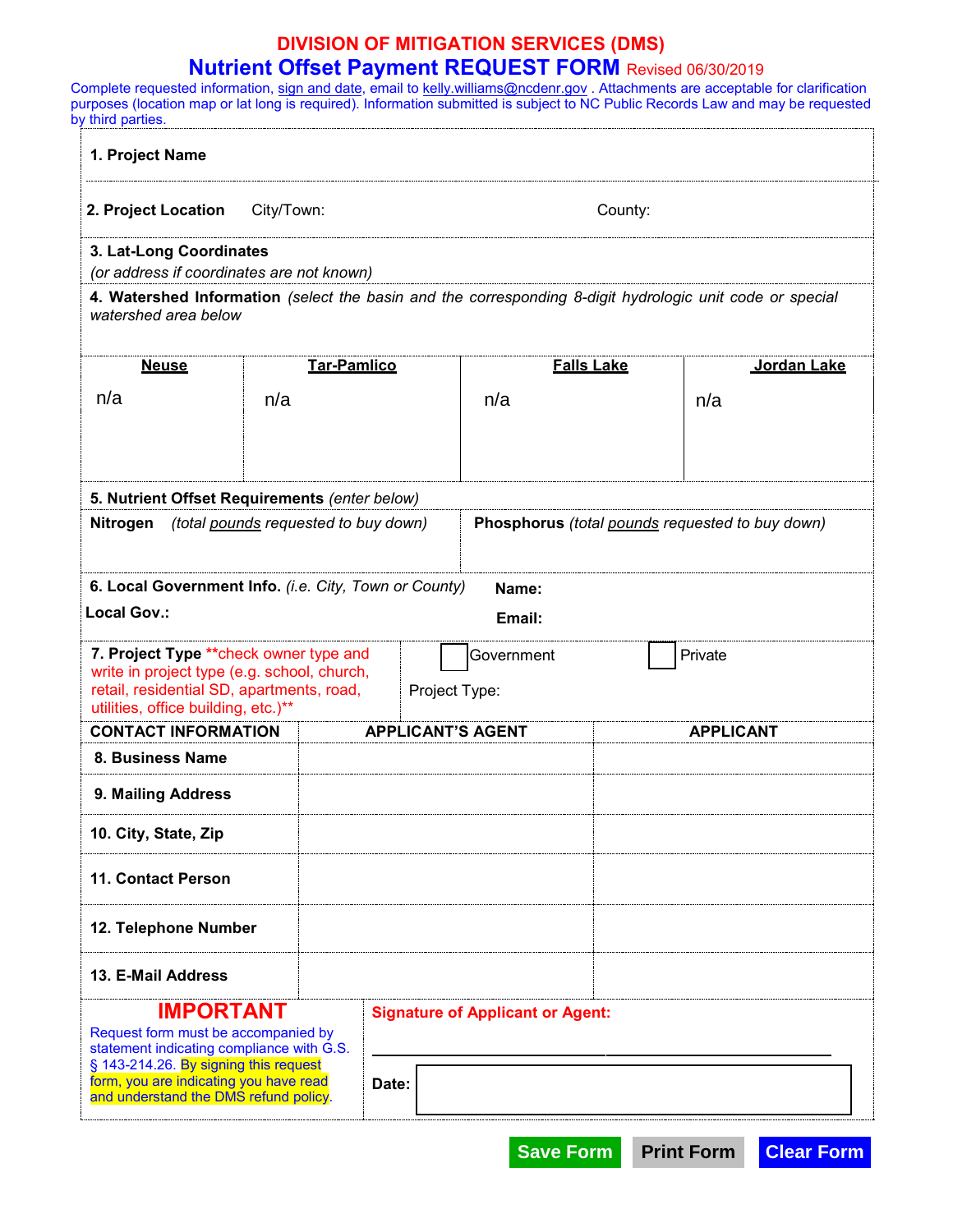## **Nutrient Offset Program Statement of Compliance with G.S. § 143-214.26**

Prior to accessing the Division of Mitigation Services (DMS) Nutrient Offset Program, applicants are required by statute to comply with **G.S. § 143-214.2**6 with regards to private bank nutrient credit availability. All requests MUST include this form signed and dated by the permit applicant or an authorized agent. link [to G.S.§143-214.26](https://www.ncleg.net/enactedlegislation/statutes/pdf/bysection/chapter_143/gs_143-214.26.pdf)

## **Compliance Statement:**

**I have read and understand G.S. § 143-214.26 and have, to the best of my knowledge, complied with its requirements. I understand that participation in the DMS In-Lieu Fee programs is voluntary.** 

**Please check all that apply:** 

**Applicant is a Federal or State Government Entity or a unit of local government meeting the requirements set forth in G.S. 143-214.26 and is not required to purchase credits from a mitigation bank.** 

**There are no mitigation banks with nutrient credits located in the hydrologic unit where this impact will take place [\(link to DWR list\)](https://deq.nc.gov/about/divisions/water-resources/water-quality-permitting/401-buffer-permitting-branch/nutrient)**

**I have contacted the mitigation bank(s) in the hydrologic unit where the impacts will occur and credits are not currently available.**

**Use of a mitigation bank was not approved to provide the required mitigation for this project. (written confirmation from permitting agency required)**

*Note: It is the applicant's responsibility to maintain documentation of any inquiries made to private mitigation banks regarding the availability of credits.*

**I have read and understand the Division's refund policies (attached)**

*initial here*

**Name of Applicant or Agent (please print) Signature**

**Date Project Name**

please select or enter a type

**Location** (County) **Project Description**